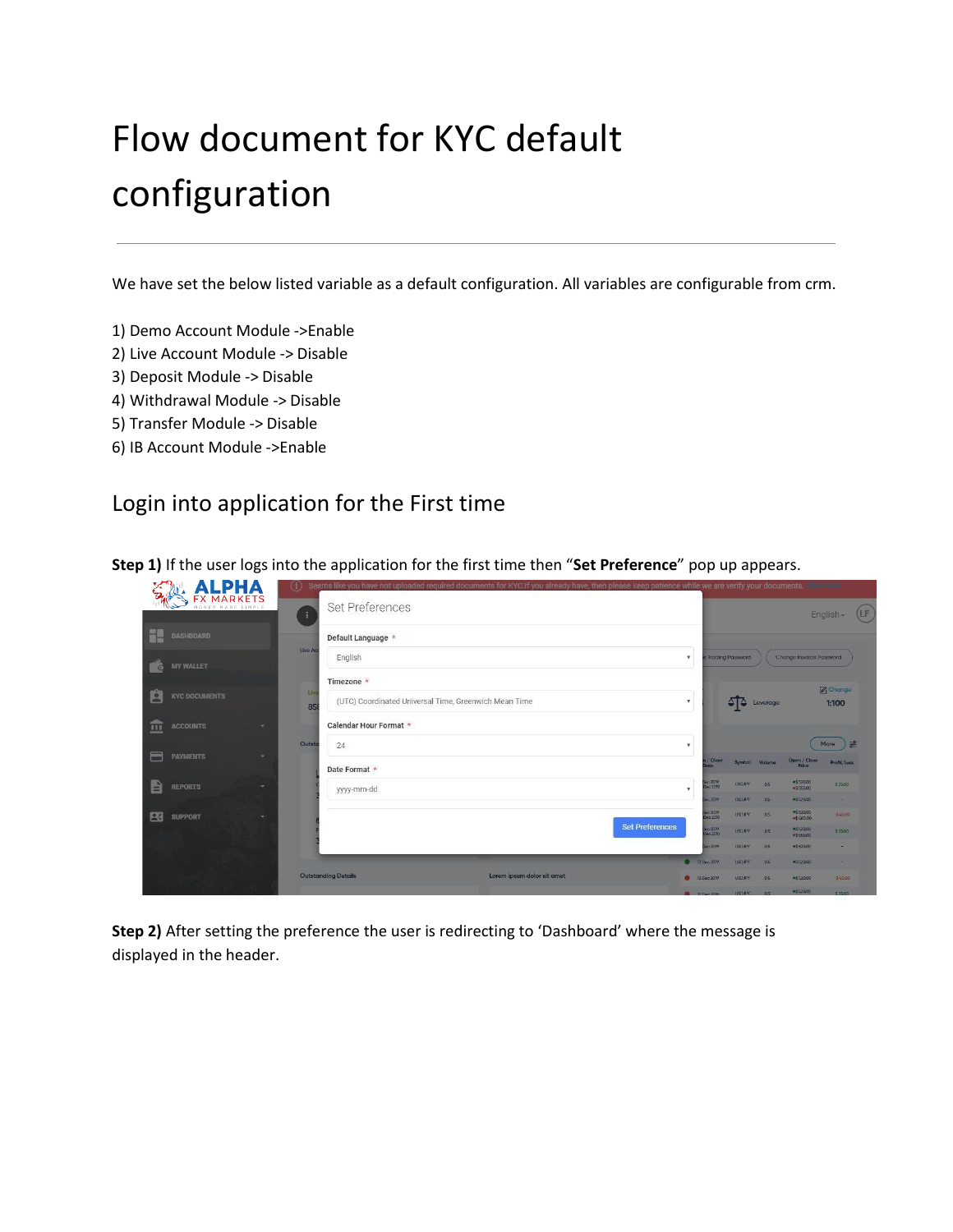|                                       | <b>ALPHA</b>             | Seems like you have not uploaded required documents for KYC.If you already have, then please keep patience while we are verify your documents.<br>D |                  |          |                      |                                |               |                       |               |                                           |                          |               |                                                   |                                |     |
|---------------------------------------|--------------------------|-----------------------------------------------------------------------------------------------------------------------------------------------------|------------------|----------|----------------------|--------------------------------|---------------|-----------------------|---------------|-------------------------------------------|--------------------------|---------------|---------------------------------------------------|--------------------------------|-----|
|                                       | <b>IONEY MADE SIMPLE</b> | Dashboard<br>E.                                                                                                                                     |                  |          |                      |                                |               |                       |               |                                           |                          |               |                                                   | English -                      | (AS |
| <b>DASHBOARD</b>                      |                          | Live Account / Lorem                                                                                                                                |                  |          |                      |                                |               |                       |               |                                           |                          |               |                                                   |                                |     |
| <b>MY WALLET</b><br>$\epsilon$        |                          |                                                                                                                                                     |                  |          |                      |                                |               |                       |               | Change Trading Password                   |                          |               | Change Investor Password                          |                                |     |
| $\frac{1}{2}$<br><b>KYC DOCUMENTS</b> |                          | Live Account<br>8585210                                                                                                                             | $\checkmark$     | Curruncy |                      | USD( <sub>5</sub> )            | Platform      |                       | Download V    | MT5                                       | ाङ                       | Leverage      |                                                   | <b>Z</b> Change<br>1:100       |     |
| <b>ACCOUNTS</b><br>m                  | $\overline{\phantom{0}}$ | <b>Outstanding Details</b>                                                                                                                          |                  |          |                      | Lorem ipsum dolor sit amet     |               |                       | <b>Trades</b> |                                           |                          |               |                                                   | 원<br>More                      |     |
| $\equiv$<br><b>PAYMENTS</b>           | ×                        | <b>Li</b>                                                                                                                                           | Φ                |          |                      |                                |               |                       |               | Open / Close<br>Date                      | <b>Symbol</b>            | Volume        | Open / Close<br>Price                             | Profit/Loss                    |     |
| e<br><b>REPORTS</b>                   | ×                        | Current Balance<br>31,570                                                                                                                           | Equity<br>31,570 |          | a m<br>$\frac{1}{2}$ | <b>Total Deposit</b><br>31,570 | $R_{\rm{sh}}$ | Profit/loss<br>31,570 |               | 12 Doc 2019<br>20 Dec 2019<br>12 Dec 2019 | USD.JPY<br>USDJPY        | 0.5<br>$-0.5$ | <b>*\$520.00</b><br>·\$555.00<br><b>#\$520,00</b> | \$35.00<br>$\sim$              |     |
| 2 <sup>c</sup><br><b>SUPPORT</b>      | ×                        | 曲                                                                                                                                                   | 超                |          | $rac{1}{\sqrt{2}}$   | Total withdrawal               |               |                       |               | 12 Dec 2019<br>20 Dec 2019                | <b>USDJPY</b>            | 0.5           | <b>*\$520.00</b><br><b>*\$ 480.00</b>             | $-$4000$                       |     |
|                                       |                          | Free Margin<br>31,570                                                                                                                               | Margin<br>31,570 |          |                      | 31,570                         |               |                       |               | 12 Dec 2019<br>20 Dec 2019<br>12 Dec 2019 | <b>USDJPY</b><br>USD.IPY | 0.5<br>0.5    | <b>#\$520.00</b><br>·\$555.00<br><b>#\$520.00</b> | \$35.00<br>$\scriptstyle\star$ |     |
|                                       |                          |                                                                                                                                                     |                  |          |                      |                                |               |                       |               | 12 Dec 2019                               | USD.JPY                  | 0.5           | <b>*\$520.00</b>                                  | ×                              |     |
|                                       |                          | <b>Outstanding Details</b>                                                                                                                          |                  |          |                      | Lorem ipsum dolor sit amet     |               |                       | ø<br>٠        | 12 Dec 2019<br>12 Dec 2019                | <b>USDJPY</b><br>USD.IPY | 0.5<br>0.5    | <b>e\$520.00</b><br><b>#\$520.00</b>              | $-540.00$<br>\$35.00           |     |
|                                       |                          |                                                                                                                                                     |                  |          |                      |                                |               |                       |               |                                           |                          |               | <b>*\$555.00</b>                                  |                                |     |

**Step 3)** On click of the 'Click Here' the user is redirecting to KYC Document Module.

|          | <b>ALPHA</b>         | $\Omega$                      |                  | Seems like you have not uploaded required documents for KYCJf you already have, then please keep patience while we are verify your documents. |                                            |                   |                |      |
|----------|----------------------|-------------------------------|------------------|-----------------------------------------------------------------------------------------------------------------------------------------------|--------------------------------------------|-------------------|----------------|------|
|          | MONEY MADE SIMPLE    | <b>KYC Documents</b><br>в     |                  |                                                                                                                                               |                                            |                   | English-       | (AS) |
| Н        | <b>DASHBOARD</b>     |                               |                  |                                                                                                                                               |                                            |                   |                |      |
| e.       | <b>MY WALLET</b>     |                               |                  |                                                                                                                                               |                                            |                   | Upload         |      |
| Ė        | <b>KYC DOCUMENTS</b> | TITLE $\triangleq$            | TYPE $\doteqdot$ | CREATED DATE *<br>No data available in table                                                                                                  | <b>EXPIRY DATE <math>\triangleq</math></b> | STATUS $\hat{=}$  | <b>ACTIONS</b> |      |
| 血        | <b>ACCOUNTS</b><br>٠ | $\sqrt{ }$ entries<br>Show 10 |                  |                                                                                                                                               |                                            |                   |                |      |
| $\equiv$ | <b>PAYMENTS</b><br>っ | Showing 0 to 0 of 0 entries   |                  |                                                                                                                                               |                                            | First<br>Previous | Next<br>Last   |      |
| B        | <b>REPORTS</b>       |                               |                  |                                                                                                                                               |                                            |                   |                |      |
| 2c       | <b>SUPPORT</b><br>o  |                               |                  |                                                                                                                                               |                                            |                   |                |      |
|          |                      |                               |                  |                                                                                                                                               |                                            |                   |                |      |

## KYC Documents

- The KYC Document module will have the **'Upload'** button , on click of which the user can upload his document
	- Ex: ID proof and Residence proof.
- The pending record is created in the list after successfully uploading the document.

### **The following module is enabled if the KYC is not Verified**

- 1. Dashboard
- 2. My Wallet